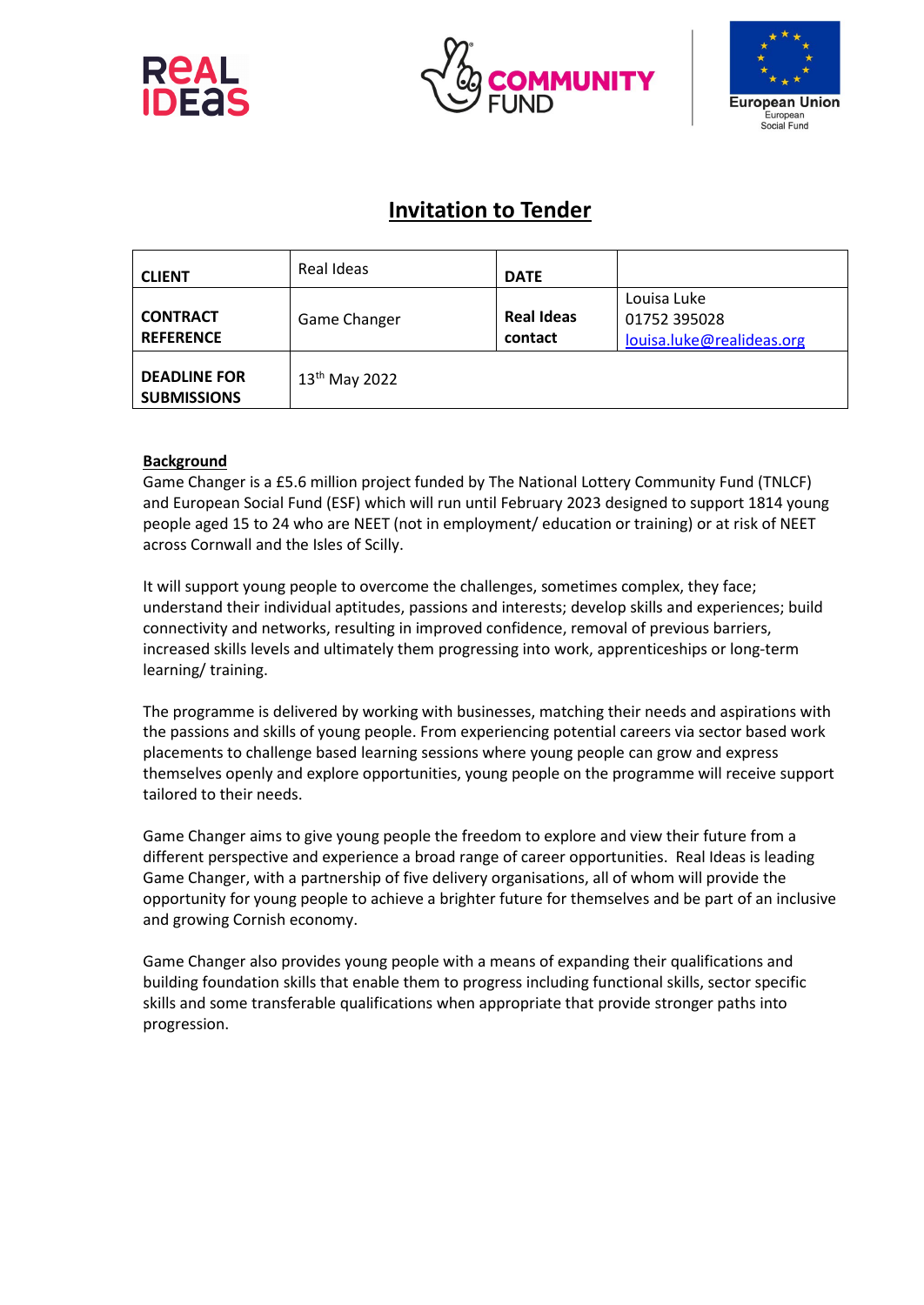





**The offer: Provision of pre-employment or pre-apprenticeship training in the Construction sector** This invitation is a tendering opportunity for organisations who work within the Construction sector to innovate and strategically work towards a step change within the sector by working with young people. They will create a range of interactions and opportunities for young people to explore the sector, learn new skills and create pathways to employment and careers in the construction industry.

We are looking for the provision of an academy model for Year 11 school leavers to access aimed at those who would like to move into paid apprenticeships rather than a full-time college pathway at 16. We will want a range of opportunities to try various construction skills and witness first-hand the real-world experience of life on a working construction site. We will want to know that they have the chance to meet and network with contractors who are looking to recruit apprentices and will want the provider to demonstrate how interested parties will be able to meet with each other in a 'meet the employer' environment where there is a real chance of employment into an apprenticeship for the right candidate.

We will expect the provider to work closely with the Real Ideas team to identify any young people who are unlikely to progress into apprenticeships as a result of the provision and support them to work towards alternative onward progression opportunities.

The academy should launch as close to the end of GCSEs as possible and provide opportunities to learn vocational construction skills and hands on learning with opportunities for onsite visits and employer networking.

Digital badges should be issued as a result of any activity that can be recognised using this tool.

Outcomes:

- 100% participants are given the opportunity to gain a CSCS card
- 100% participants given the opportunity to try mixed construction skills activity
- 100% participants given opportunity to gain first-hand experience of a real construction site
- 100% participants given opportunity to meet potential apprenticeship providers for Q&A

#### **Requirements of funding**

#### **Examples of how the resource might be utilised:**

- Enabling the provider to resource smaller groups that enable young people eligible to participate.
- Support to re-design training to meet Game Changer learner needs.
- Provide contextual learning or engagement that supports individuals.
- Enable an eligible participant through support to join groups of learners to achieve a CSCS card.
- Innovate delivery to make it more appropriate attractive/ increase engagement and retention of these specific learners.

This list is not exhaustive, but all provision must meet the eligibility requirements of ESF and TNLCF.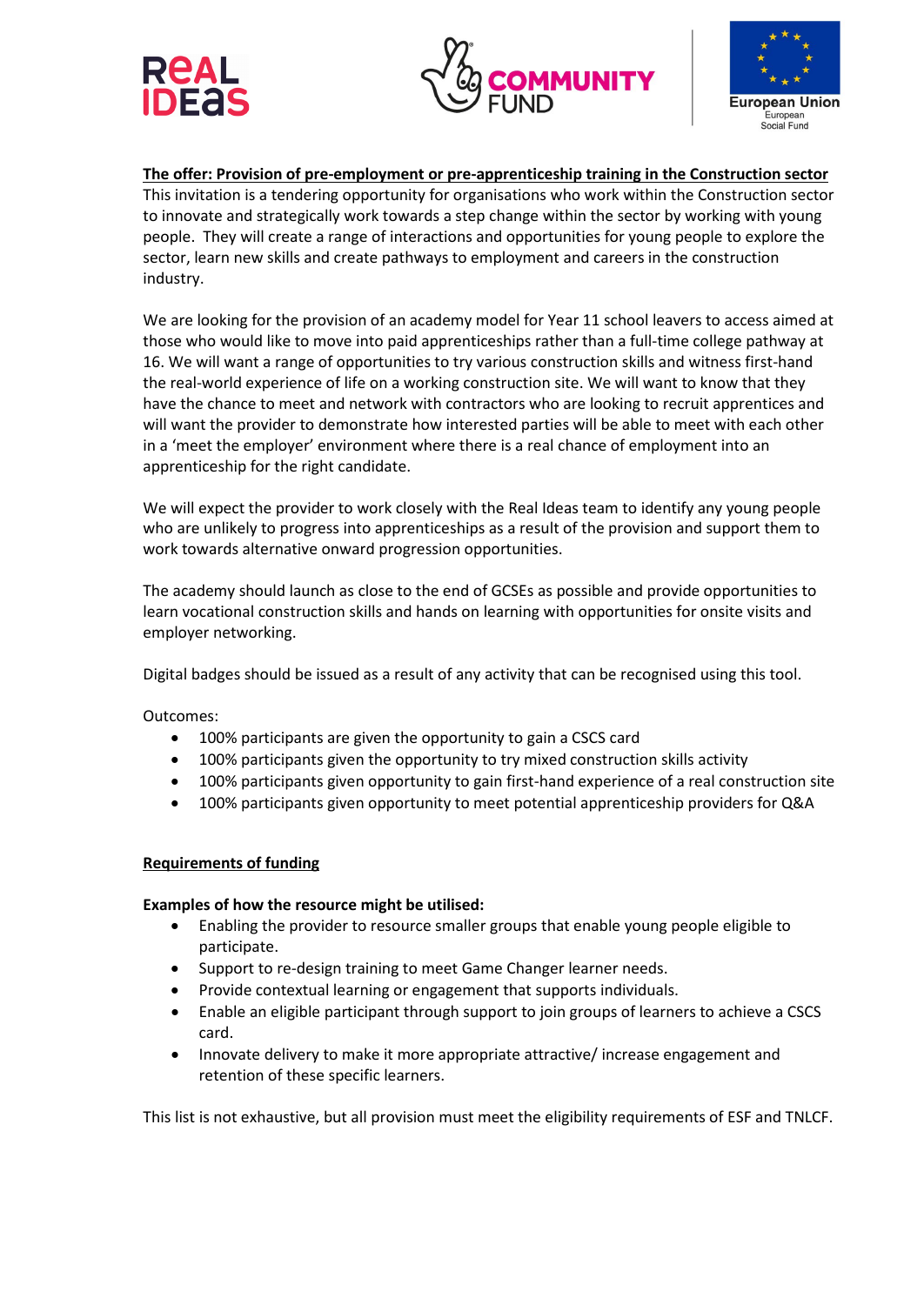





# **Payment Profile**

For the provision of the above identified objectives, based on results achieved, this commission is for up to the value of £5000; to allow the successful tenderer to operate from late June through summer period and would be expected to work with a cohort of approximately 12 eligible young people for this contract value.

Applications will be assessed on a value for money and quality basis. There may be further opportunities to extend or repeat provision subject to funding and performance.

Payments will be made quarterly. At the end of the first month and every month there after the provider will submit an invoice detailing their expenditure, activity and achievements to date.

Providers will be required to supply the following as part of their invoice:

- Copies of all third party invoices and defrayal evidence of those invoices
- Participant cost receipts accompanied, where required, with project specific documents.

#### **Requirements**

As this is an ESF/TNLCF funded programme, the provision of the training programme held within this contract will need to be run in compliance with Funder's guidelines and delivery is therefore subject to robust quality assurance and compliance monitoring processes.

The chosen organisation will be required to deliver the following provision:

- Deliver pre-employment or pre-apprenticeship support to participants.
- Action plans must be reviewed a minimum of every 4 weeks with written reviews
- Evidence of attendance must be submitted via relevant paperwork
- Provision must support participants to progress into employment, apprenticeship, education or training on completion.

#### **Delivery Specifications**

The successful tenderer will be expected to:

- Provide evidence of having previously successfully delivered comparable offers to a similar client group.
- Provide a budget breakdown clearly showing the spend allocation for each aspect of delivery.
- Undertake engagement meetings with participants, to establish progression pathway within the sector.
- Have a staffing structure that enables individuals to be supported and inputted to the Game Changer participant tracking system
- Provide evidence of previous retention, achievements and success rates for a similar cohort.
- Manage individual participant records that comply with the Game Changer's contract requirements
- Partake in monthly reviews
- Understand and comply with ESF and TNLCF requirements for eligible spend.